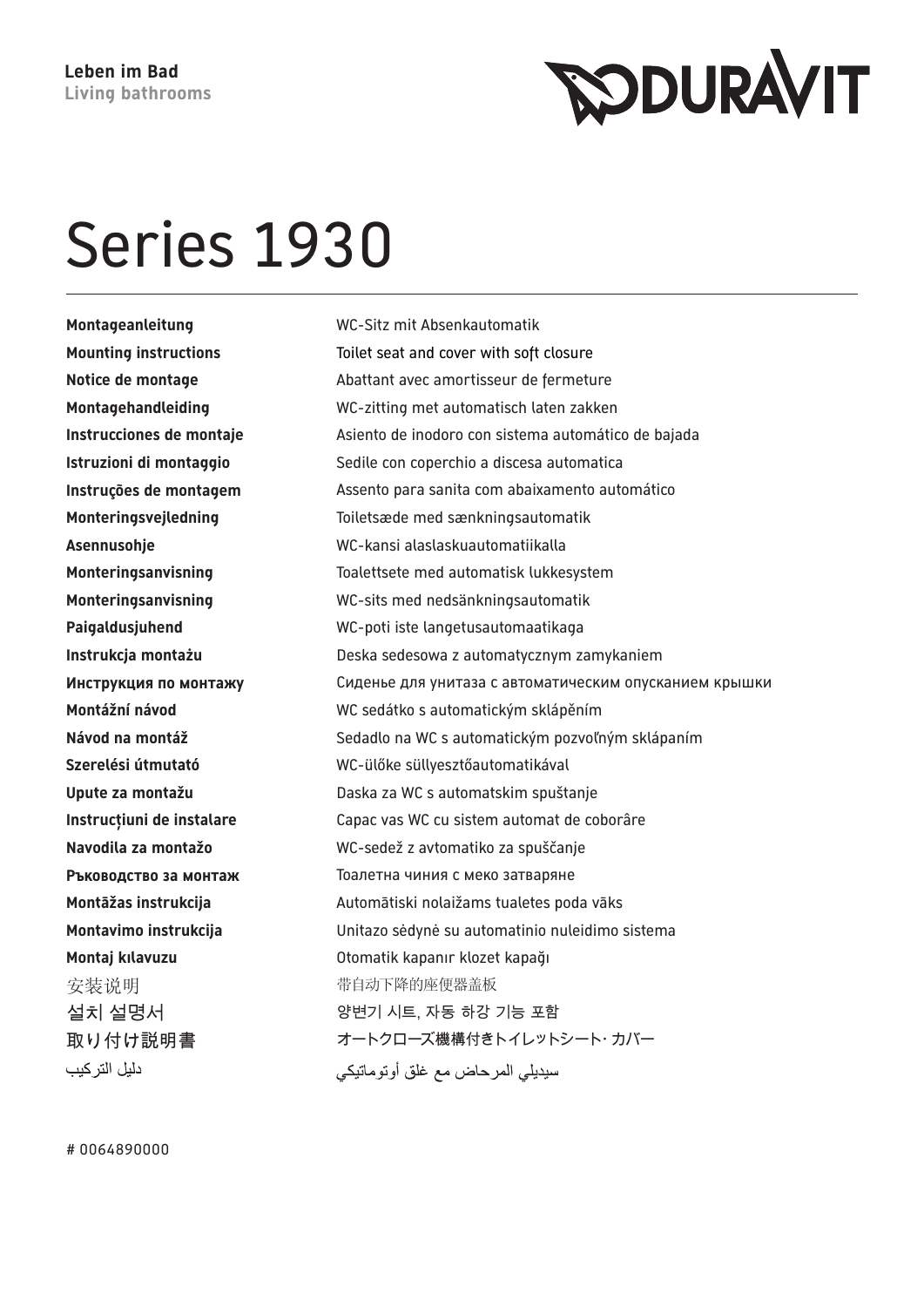## $\int_{a}^{\infty}$ Ť  $\blacksquare$

## *SODURAVIT*









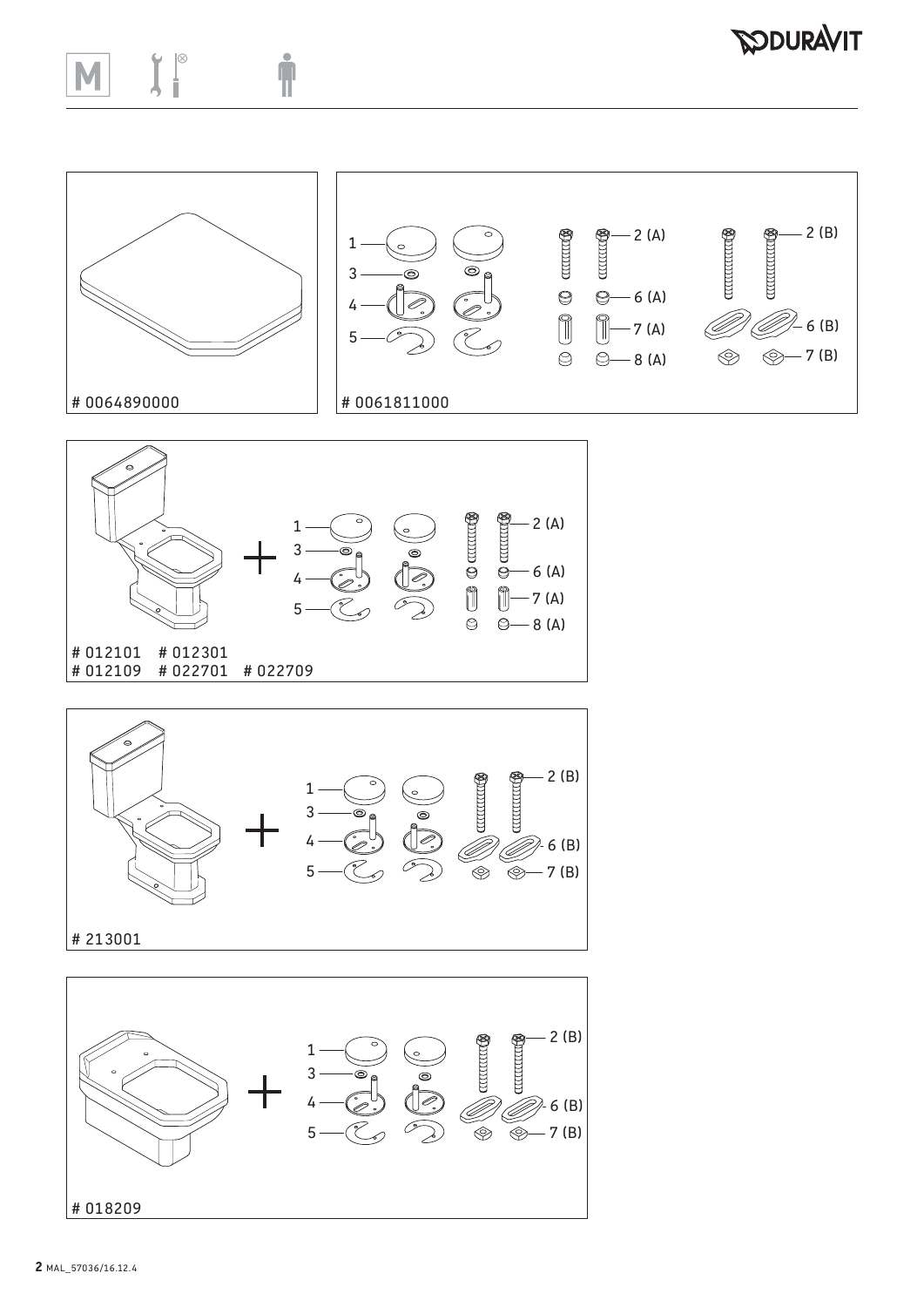